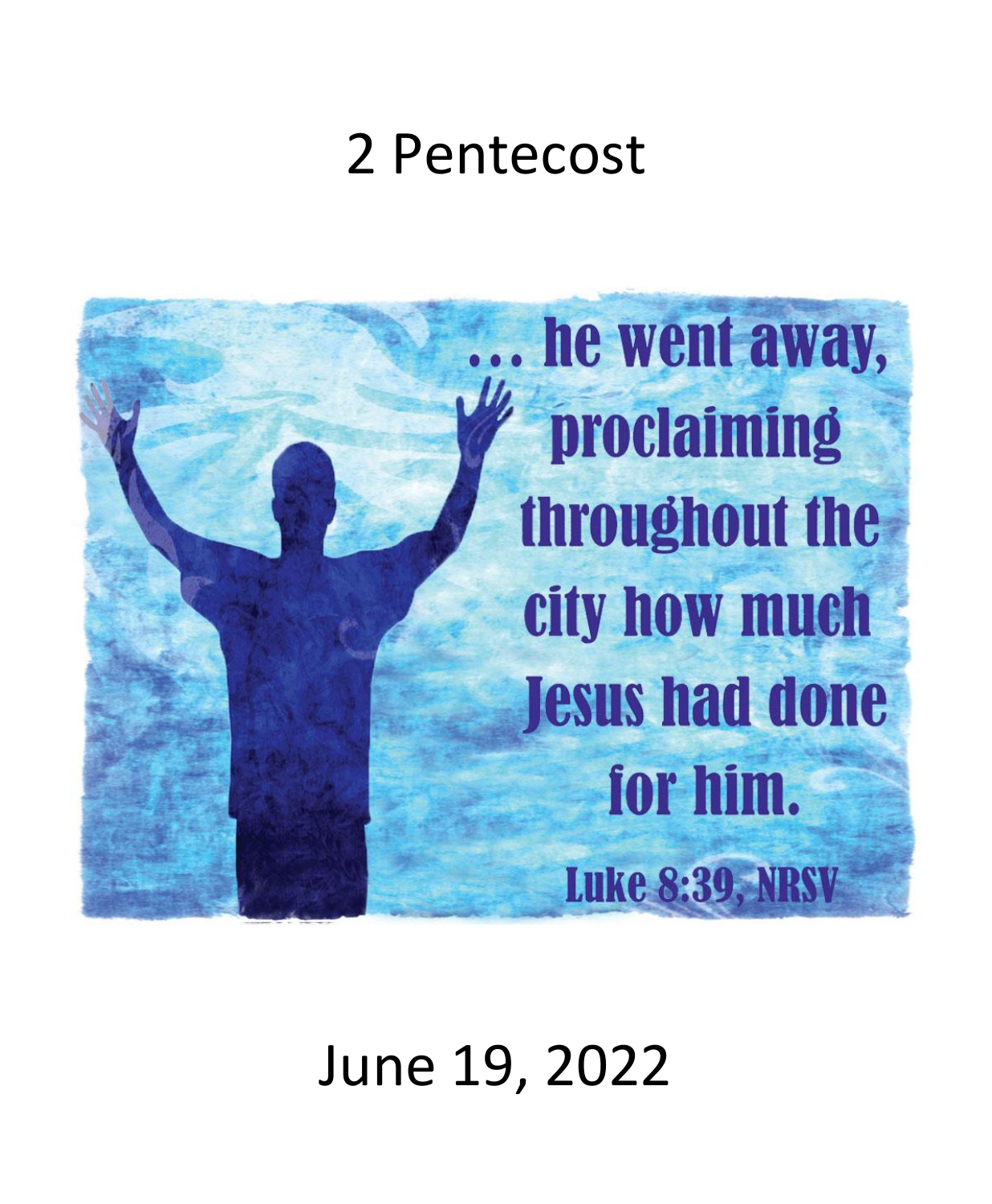## **Gathering**

*The Holy Spirit calls us together as the people of God.*

We are using Ray Makeever's worship setting "Come, Let Us Worship God." Please refer to the Worship Booklet (WB – available on the back table) with music and words as noted in your bulletin if you would like musical notes for the service**.**

Welcome & Announcements

### **Gathering "Come, Let Us Worship God" WB p. 1**

*(Congregation, please echo the song leader)*

- **1. Come, let us worship God. Welcome everyone. To the love of God.**
- **2. Rest for the weary. Welcome everyone. To the love of God.**
- **3. Food for the hungry. Welcome everyone. To the love of God.**
- **4. Hope for the children. Welcome everyone. To the love of God.**

### Call to Confession

P: Blessed be the holy Trinity,  $\pm$  one God, whose steadfast love endures forever.

### **C: Amen.**

P: Let us confess our sin in the presence of God and of one another.

*Silence for reflection.*

Prayer of Confession

P: Merciful God,

**C: we confess that we have not followed your path but have chosen our own way. Instead of putting others before ourselves, we long to take the best seats at the table. When met by those in need, we have too often passed by on the other side. Set us again on the path of life. Save us from ourselves and free us to love our neighbors. Amen.**

### Forgiveness

P: Hear the good news! God does not deal with us according to our sins but delights in granting pardon and mercy. In the name of  $\pm$  Jesus Christ, your sins are forgiven. You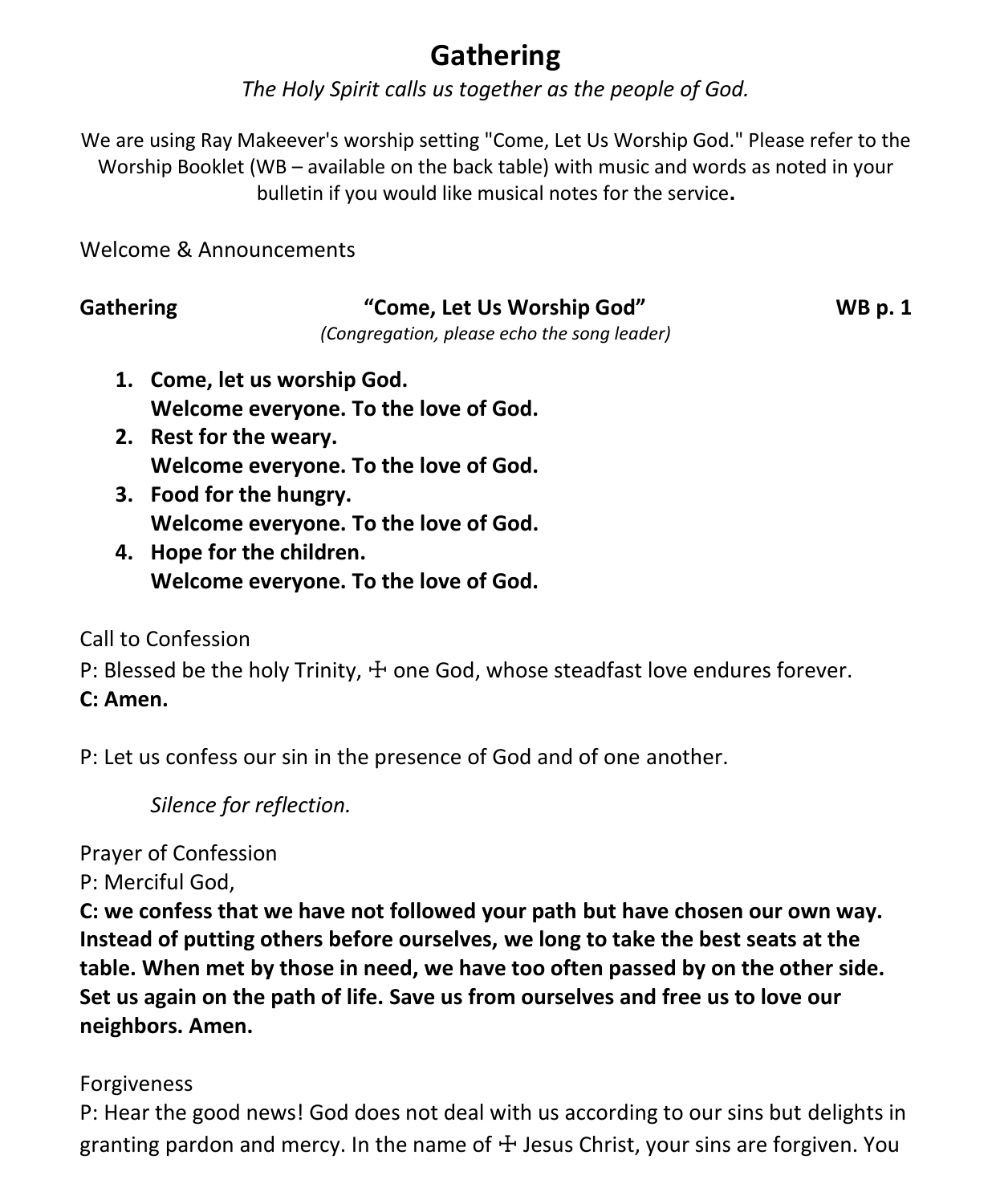are free to love as God loves. **C: Amen.**

Greeting

P: The Grace of our Lord Jesus Christ, the love of God, and the communion of the Holy Spirit be with you all. **C: And also with you.**

**Kyrie "God of Love, Have Mercy" WB p. 2**

**Let us pray to God with peace in our hearts: God of love, have mercy. For the peace from above, let us pray to our God: God of love, have mercy. For the peace of the world, for the health of the church, for the unity of all people, pray to our God: God of love, have mercy. God of love, have mercy. For the people of God, and for all who offer here their worship and praise, let us pray to our God: God of love, have mercy. Help, save, comfort, and defend us gracious God. Amen.**

### Prayer of the Day

**C: O Lord God, we bring before you the cries of a sorrowing world. In your mercy set us free from the chains that bind us, and defend us from everything that is evil, through Jesus Christ, our Savior and Lord. Amen.**

**Anthem** *(10:00)* **"Monumental Love" Vacation Bible School Kids**

### **Word**

*God Speaks to Us in Scripture Reading, Preaching, and Song.*

### **Psalm: Psalm 22:19-28**

 $19$ But you, O LORD, be not far away;

O my help, hasten to my aid.

<sup>20</sup>**Deliver me from the sword,**

### **my life from the power of the dog.**

<sup>21</sup> Save me from the lion's mouth!

From the horns of wild bulls you have rescued me.

### <sup>22</sup>**I will declare your name to my people;**

### **in the midst of the assembly I will praise you.**

 $23$ You who fear the LORD, give praise! All you of Jacob's line, give glory. Stand in awe of the LORD, all you offspring of Israel.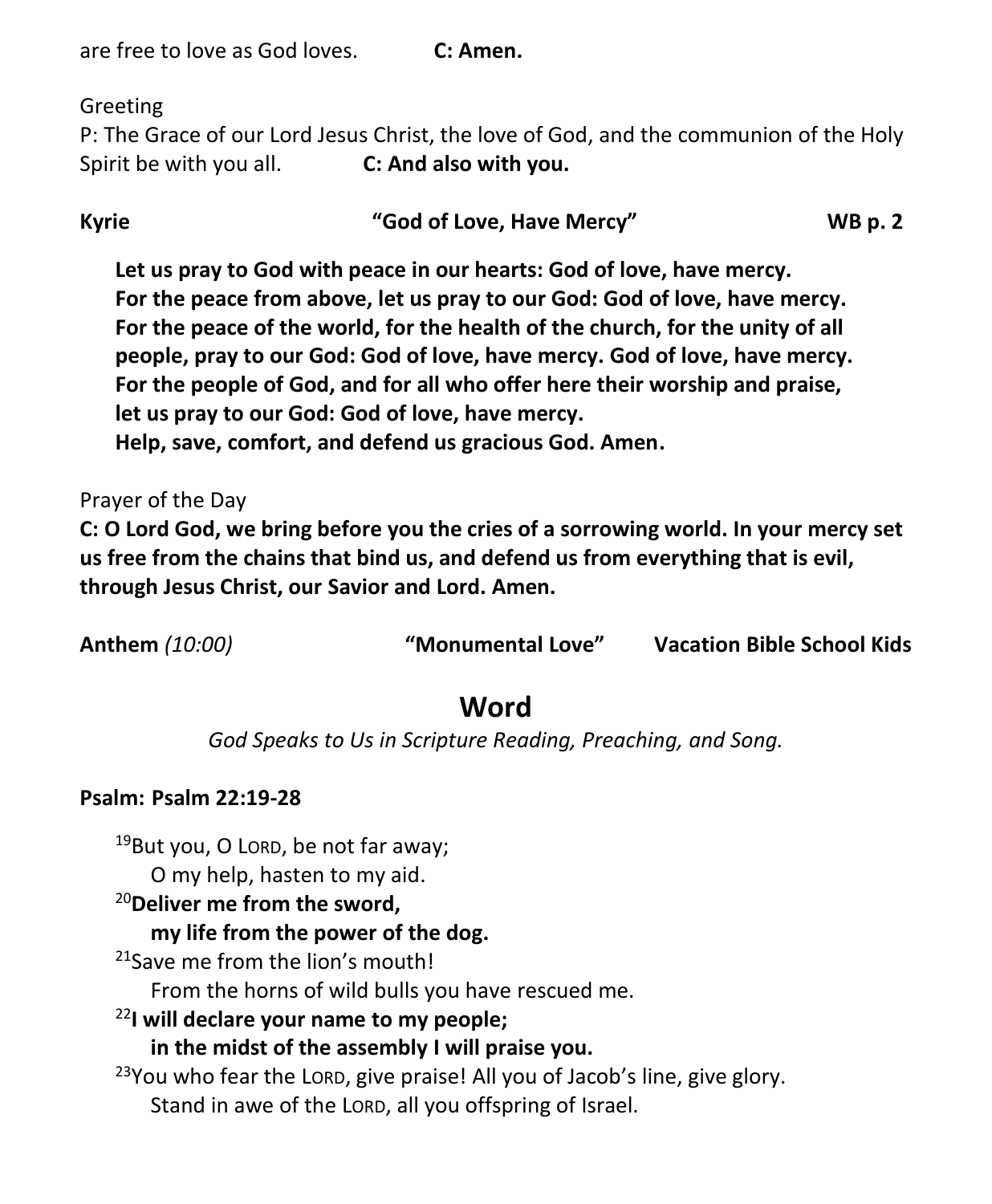<sup>24</sup> For the LORD does not despise nor abhor the poor in their poverty; neither is **the LORD's face hidden from them;**

**but when they cry out, the LORD hears them.**

<sup>25</sup>From you comes my praise in the great assembly; I will perform my vows in the sight of those who fear the LORD. <sup>26</sup>**The poor shall eat and be satisfied,** Let those who seek the LORD give praise! May your hearts live forever!

 $27$ All the ends of the earth shall remember and turn to the LORD;

all the families of nations shall bow before God.

<sup>28</sup>**For dominion belongs to the LORD,**

**who rules over the nations.**

### **Reading: Galatians 3:23-29**

 $23$ Now before faith came, we were imprisoned and guarded under the law until faith would be revealed. <sup>24</sup>Therefore the law was our disciplinarian until Christ came, so that we might be justified by faith.  $25$ But now that faith has come, we are no longer subject to a disciplinarian,  $^{26}$ for in Christ Jesus you are all children of God through faith. <sup>27</sup>As many of you as were baptized into Christ have clothed yourselves with Christ. <sup>28</sup>There is no longer Jew or Greek, there is no longer slave or free, there is no longer male and female; for all of you are one in Christ Jesus. <sup>29</sup>And if you belong to Christ, then you are Abraham's offspring, heirs according to the promise.

L: Word of God, Word of Life. **C: Thanks be to God.**

| <b>Gospel Acclamation</b>          | "Open Our Lives to the Word"                                | <b>WB</b> p. 3 |
|------------------------------------|-------------------------------------------------------------|----------------|
|                                    | May our words, may our songs, may our worship this day      |                |
|                                    | fill up our hearts and give us new sight.                   |                |
|                                    | May our prayers, may our praise give us light for our days, |                |
| and open our lives to the Word.    |                                                             |                |
| Open our lives to the living Word. |                                                             |                |
|                                    | Open our hearts to the truth we have heard.                 |                |
| May our words, may our songs,      |                                                             |                |
|                                    | may our worship this day open our lives to the Word.        |                |
|                                    |                                                             |                |

P: The Holy Gospel according to Luke, chapter eight. **C: Glory to you, O Lord.**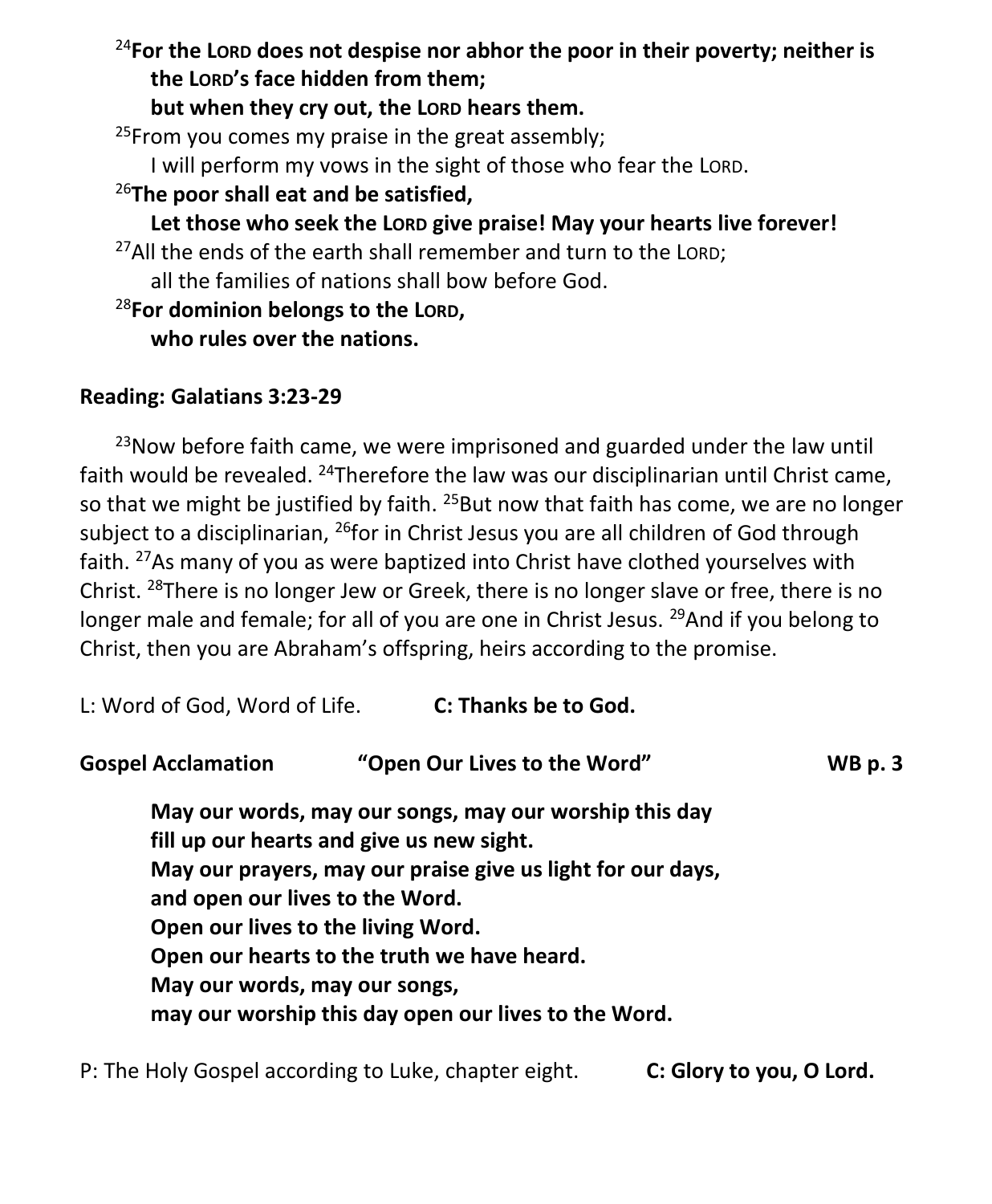### **Gospel: Luke 8:26-39**

<sup>26</sup>Then [Jesus and his disciples] arrived at the country of the Gerasenes, which is opposite Galilee. <sup>27</sup>As he stepped out on land, a man of the city who had demons met him. For a long time he had worn no clothes, and he did not live in a house but in the tombs. <sup>28</sup>When he saw Jesus, he fell down before him and shouted at the top of his voice, "What have you to do with me, Jesus, Son of the Most High God? I beg you, do not torment me"—<sup>29</sup>for Jesus had commanded the unclean spirit to come out of the man. (For many times it had seized him; he was kept under guard and bound with chains and shackles, but he would break the bonds and be driven by the demon into the wilds.)  $30$  Jesus then asked him, "What is your name?" He said, "Legion"; for many demons had entered him. <sup>31</sup>They begged him not to order them to go back into the abyss.

 $32$ Now there on the hillside a large herd of swine was feeding; and the demons begged Jesus to let them enter these. So he gave them permission. <sup>33</sup>Then the demons came out of the man and entered the swine, and the herd rushed down the steep bank into the lake and was drowned.

 $34$ When the swineherds saw what had happened, they ran off and told it in the city and in the country. <sup>35</sup>Then people came out to see what had happened, and when they came to Jesus, they found the man from whom the demons had gone sitting at the feet of Jesus, clothed and in his right mind. And they were afraid. <sup>36</sup>Those who had seen it told them how the one who had been possessed by demons had been healed.  $37$ Then all the people of the surrounding country of the Gerasenes asked Jesus to leave them; for they were seized with great fear. So he got into the boat and returned.  $38$ The man from whom the demons had gone begged that he might be with him; but Jesus sent him away, saying, <sup>39</sup> Return to your home, and declare how much God has done for you." So he went away, proclaiming throughout the city how much Jesus had done for him.

```
P: The Gospel of the Lord. C: Praise to you, O Christ.
```
Children's Message

**Sermon "Named and Claimed by God" Pastor Kathy**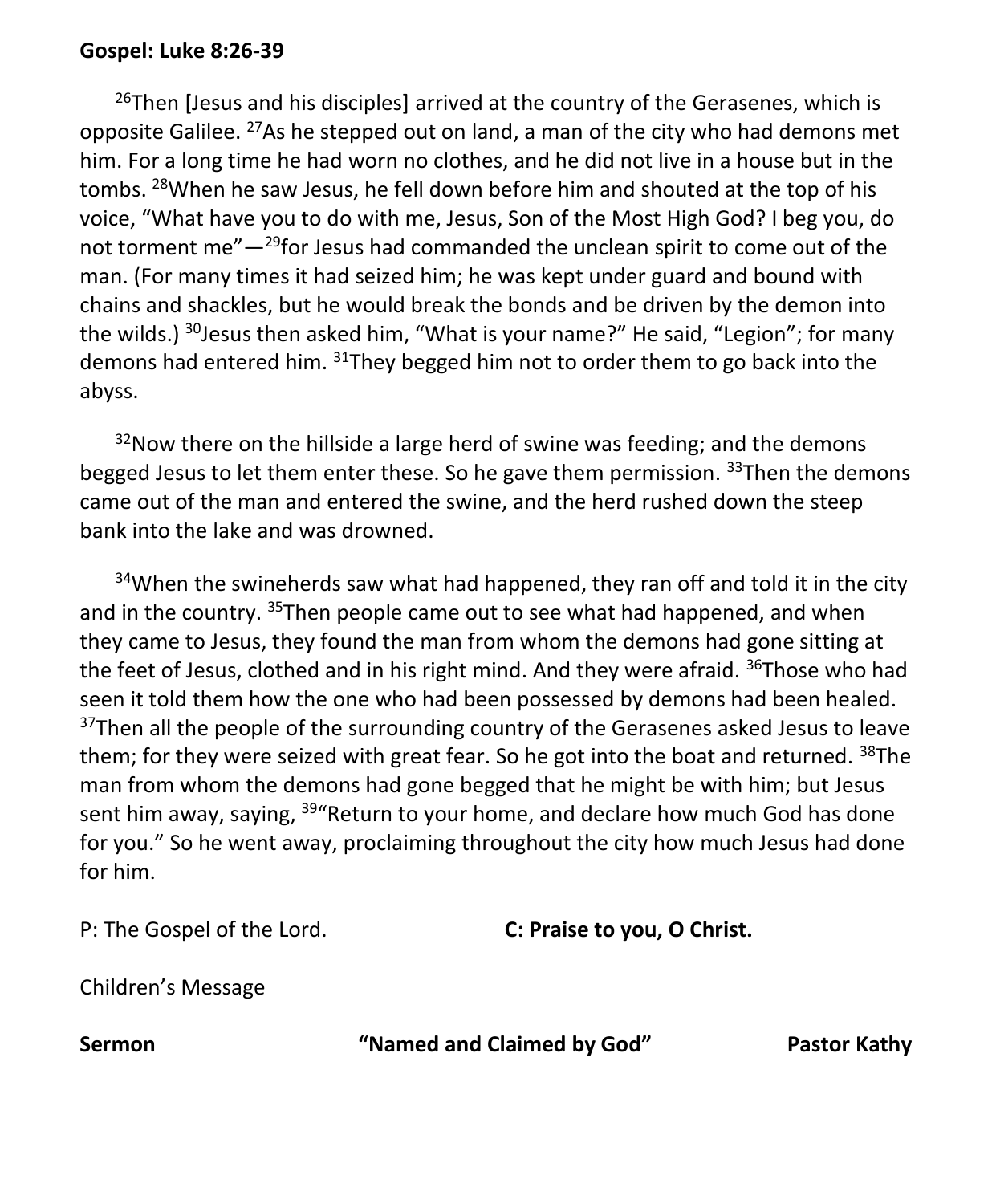### **Hymn of the Day "Great Is Thy Faithfulness"** *Please See Screen*

Text: Thomas O. Chisholm, 1866-1960

Text © 1923, ren. 1951 Hope Publishing Company, Carol Stream, IL 60188. All rights reserved. Used by permission. Reprinted with permission under ONE LICENSE # A-704206. All rights reserved.

### Apostles' Creed

**I believe in God, the Father almighty, creator of heaven and earth.**

**I believe in Jesus Christ, God's only Son, our Lord, who was conceived by the Holy Spirit, born of the virgin Mary, suffered under Pontius Pilate, was crucified, died, and was buried; he descended to the dead.**

**On the third day he rose again; he ascended into heaven, he is seated at the right hand of the Father, and he will come to judge the living and the dead.**

**I believe in the Holy Spirit, the holy catholic church, the communion of saints, the forgiveness of sins, the resurrection of the body, and the life everlasting. Amen.**

| Prayers of the People          | "Hear My Cry, O God"<br>(Prayer response sung following each petition.)                                                                                                                                                                        | $WB$ p. 4      |
|--------------------------------|------------------------------------------------------------------------------------------------------------------------------------------------------------------------------------------------------------------------------------------------|----------------|
|                                | Hear my cry, O God; listen to my prayer.<br>Listen to my song: Singing praises all along.                                                                                                                                                      |                |
| Offertory                      | "What Have We to Offer?"                                                                                                                                                                                                                       | WB p. 4        |
| Lives we will live.            | What have we to offer? What have we to share?<br>Coins from the coffer, hearts filled with care.<br>God will not falter, so let us dare, lay it at the altar there.<br>What have we to offer? What have we to give?                            |                |
| <b>Offertory Prayer</b>        |                                                                                                                                                                                                                                                | <b>WB</b> p. 5 |
| P: Let us pray. God of wisdom, |                                                                                                                                                                                                                                                |                |
|                                | C: in your Son Jesus you show us the way of life. You teach us to love one another<br>and to share the gifts of our lives. Receive these gifts, fruit of the earth and harvest<br>of our labor, and lead us always by your wise guiding. Amen. |                |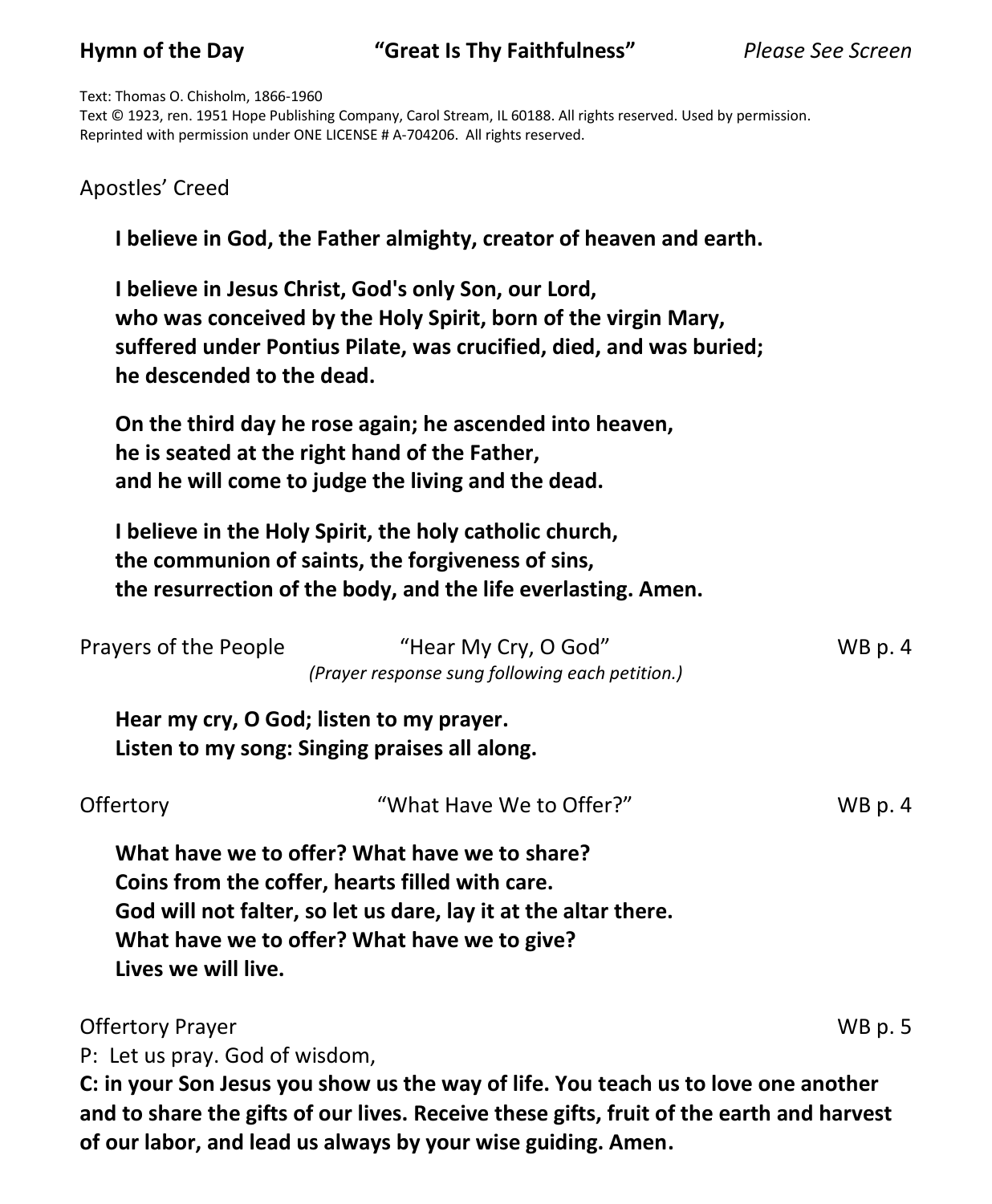## **Holy Communion**

*Today we celebrate Holy Communion: If you are a guest, please know you are welcome to receive Holy Communion. Jesus said that the body and blood are given "for you and for all people." For gluten-free wafers, ask the pastors. If you desire to commune while seated, please sit near an aisle and let an usher know. We will bring communion to you. Children not yet communing are invited forward to receive a blessing. If you would like to have grape juice instead of wine, please hold up your index finger when you reach a communion server.*

Great Thanksgiving *(Congregation, please sing the portion in bold print)* WB p. 5 P: The God of Life be with you always **C: and with you, too.** P: Lift up your hearts, lift up your minds. **C: We lift them joyfully unto God.** P: Let us thank our gracious God. **C: It is right to give our thanks and praise.**

Words of Institution WB p. 6

### The Lord's Prayer

**C: Our Father in heaven, hallowed be your name, your kingdom come, your will be done, on earth as in heaven. Give us today our daily bread. Forgive us our sins as we forgive those who sin against us. Save us from the time of trial and deliver us from evil. For the kingdom, the power, and the glory are yours, now and forever. Amen.**

### **Lamb of God WB p. 6**

- **1. Lamb of God, come take away the sin of all the world today: Have mercy upon us, mercy upon us, mercy upon us, and give us your peace.**
- **2. Lamb of God, who'd give your soul to see a broken world made whole: Have mercy upon us, mercy upon us, mercy upon us, and give us your peace.**
- **3. Lamb of God, risen Lord, heal us with your living word: Have mercy upon us, mercy upon us, mercy upon us, and give us your peace.**
- **4. Lamb of God, Holy One, bring us peace when day is done: Have mercy upon us, mercy upon us, mercy upon us, and give us your peace.**

| <b>Communion Hymn</b> | "As the Grains of Wheat" | <b>ELW #465</b> |  |
|-----------------------|--------------------------|-----------------|--|
| Refrain               |                          |                 |  |

As the grains of wheat once scattered on the hill were gathered into one to become our bread; so may all your people from all the ends of earth be gathered into one in you.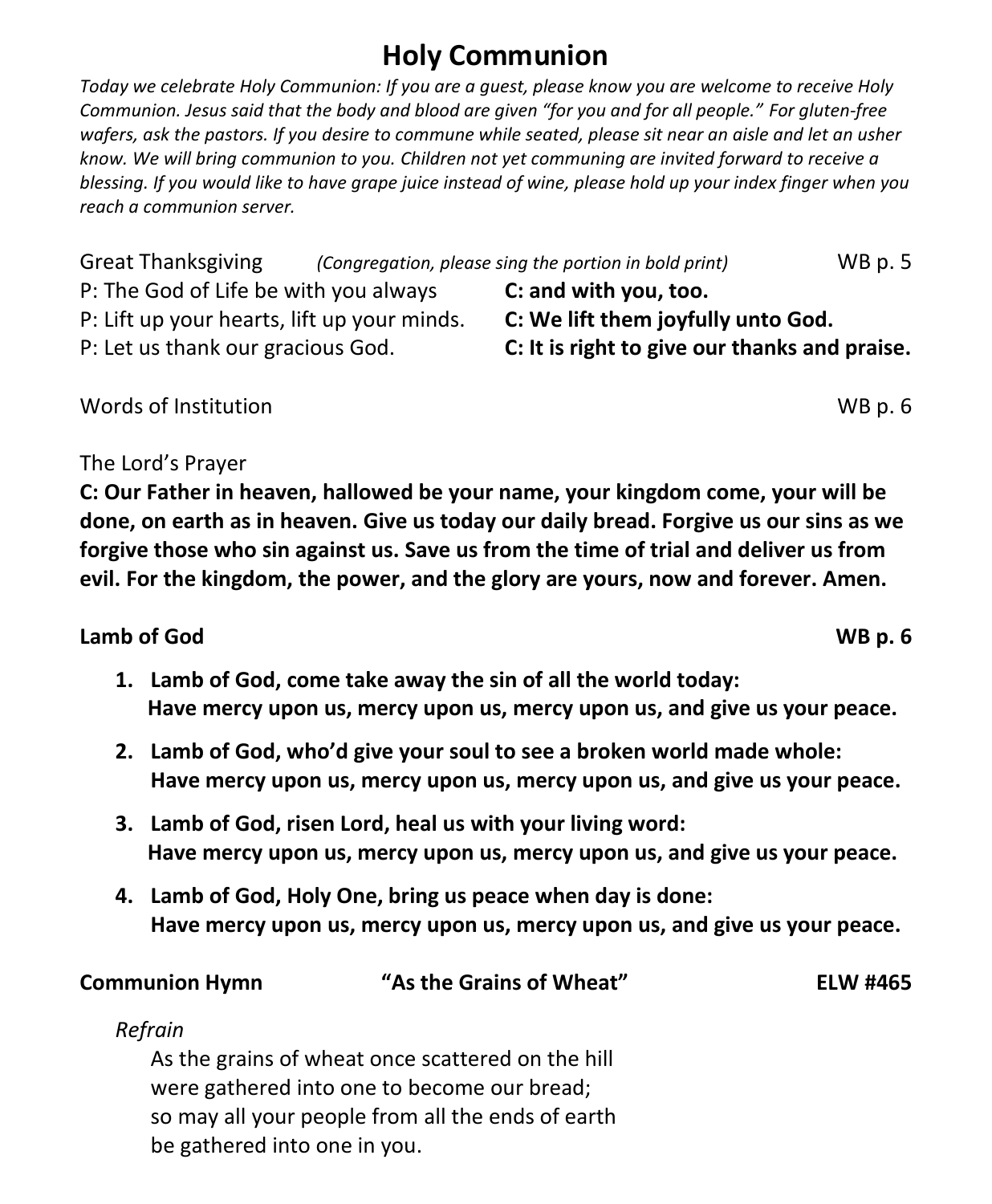- 1 As this cup of blessing is shared within our midst, may we share the presence of your love. *Refrain*
- 2 Let this be a foretaste of all that is to come when all creation shares this feast with you. *Refrain*

Text: Didache, 2nd cent.; Marty Haugen, b. 1950

Text © 1990 GIA Publications, Inc., 7404 S. Mason Ave., Chicago, IL 60638. www.giamusic.com. 800.442.3358. All rights reserved. Used by permission. Reprinted with permission under ONE LICENSE # A-704206. All rights reserved.

### Communion Blessing and Prayer

### Benediction

### **Sending Hymn "The Spirit Sends Us Forth to Serve" ELW #551 vs 1&4**

- 1 The Spirit sends us forth to serve; we go in Jesus' name to bring glad tidings to the poor, God's favor to proclaim.
- 4 Then let us go to serve in peace, the gospel to proclaim. God's Spirit has empowered us; we go in Jesus' name.

Text: Delores Dufner, OSB, b. 1939

Text © 1993 Delores Dufner, OSB. Published by OCP Publications, 5536 NE Hassalo, Portland OR 97213. All rights reserved. Used by permission. Reprinted with permission under ONE LICENSE # A-704206. All rights reserved.

Dismissal P: Go in peace, to love and serve the Lord. **C: Thanks be to God.**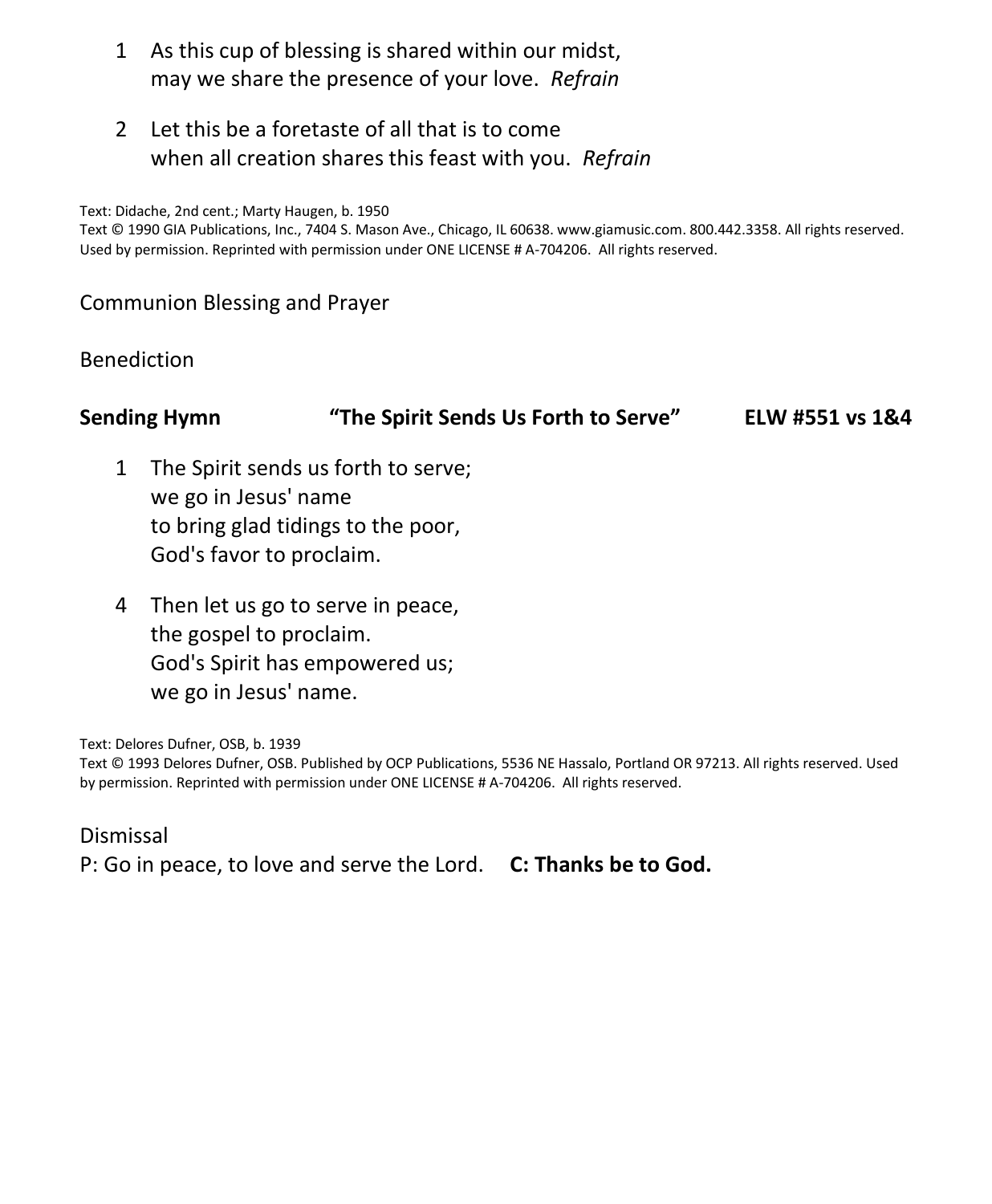# **Grab 'n' Go! Your Our Savior's Weekly News June 19 – June 26, 2022**

### **THIS WEEK AT OSLC:**

**June 19 8:30 AM Worship & Facebook Live** 9:30 AM Coffee & Fellowship **10:00 AM Worship**

**June 20** Sidelites Deadline

**June 21** 9:00 AM Church Staff Meeting 6:00 PM Missions Ministry Team

**June 22** 11:45 AM Food Shelf Volunteer Day 2:00 PM Youth Game Day

**June 23** 6:00 PM Finance Committee 7:00 PM Church Council Meeting

**June 24** 8:30 AM Sidelites Group

**June 26** Green Lake Bible Camp Week Noisy Offering Sunday **8:30 AM Worship & Facebook Live** 9:30 AM Coffee & Fellowship **10:00 AM Worship**

HAPPY



### **Summer Youth Events!**

**Youth Game Days** (completed grades 7-12)  $\bullet$  June 22<sup>th</sup> from 2:00PM – 4:00 PM Come and play Gaga Ball, Bocci ball, volleyball, basketball, organized games, Beanbags and Ninja Golf tournament, 4-square, and more!

**Youth Valley Fair Trip!** (completed grades 7-12) July 13th from 8:30AM to 8:30PM Cost is \$30. Bring friends! Please sign up in the Social Hall.

**Comfy Couch!** (completing grades 6-8) July 20th 10:00AM at Lola's A chance in the summer to get a smoothie or a cookie, talk with friends, and relax. If rides are needed, we will set up carpools.

**Applebee's Evenings** (completed grades 9-12)  $\odot$  July 20<sup>th</sup> at 9:00PM Come for half-priced apps and a time to catch up.

Free Community Breakfast, Saturday, June 25, at First United Methodist Church on the corner of Center and Broadway in New Ulm. Come from 8:00-10:00 a.m. for pancakes, eggs, sausage, and coffee. All are welcome!